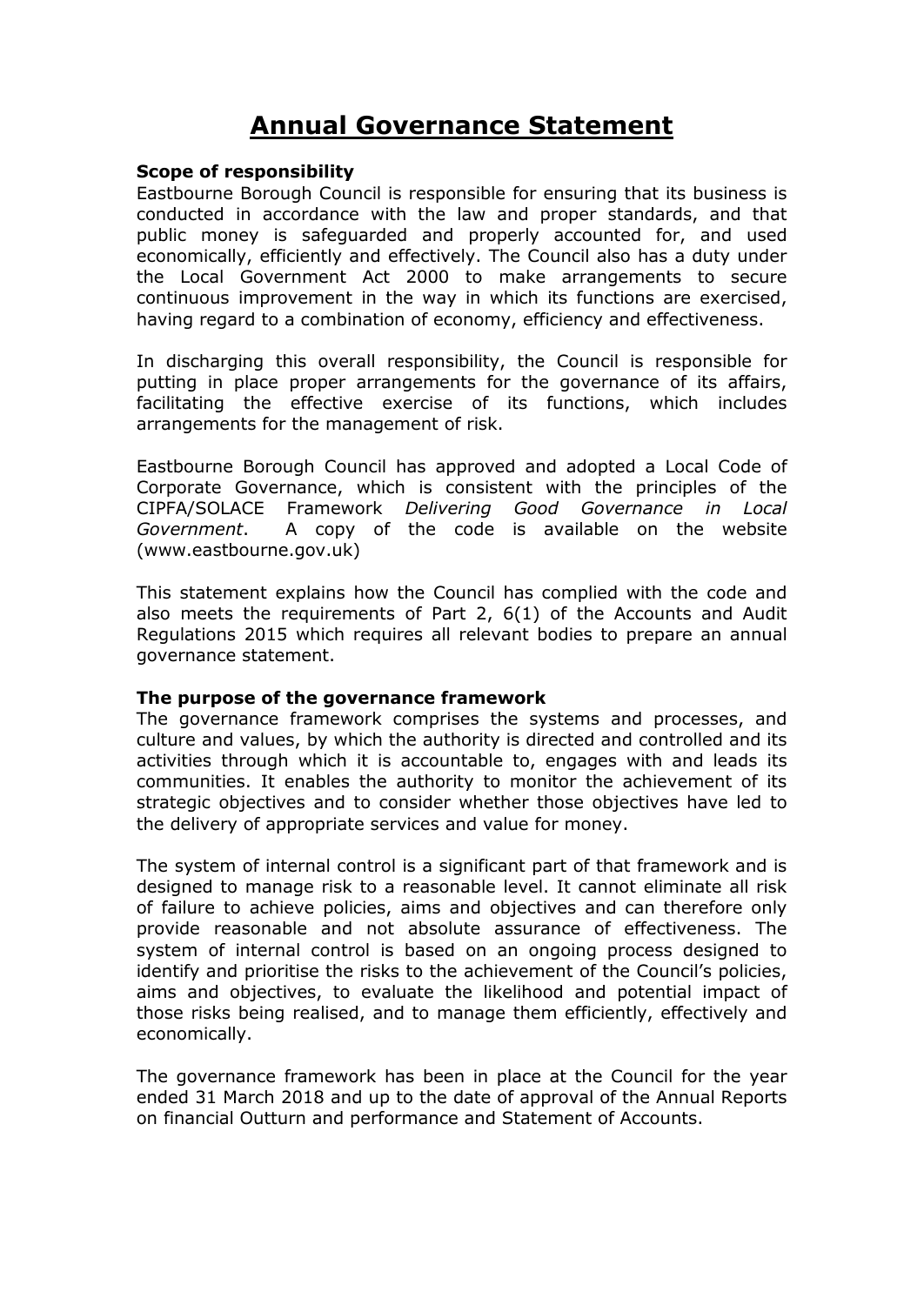# **THE GOVERNANCE FRAMEWORK**

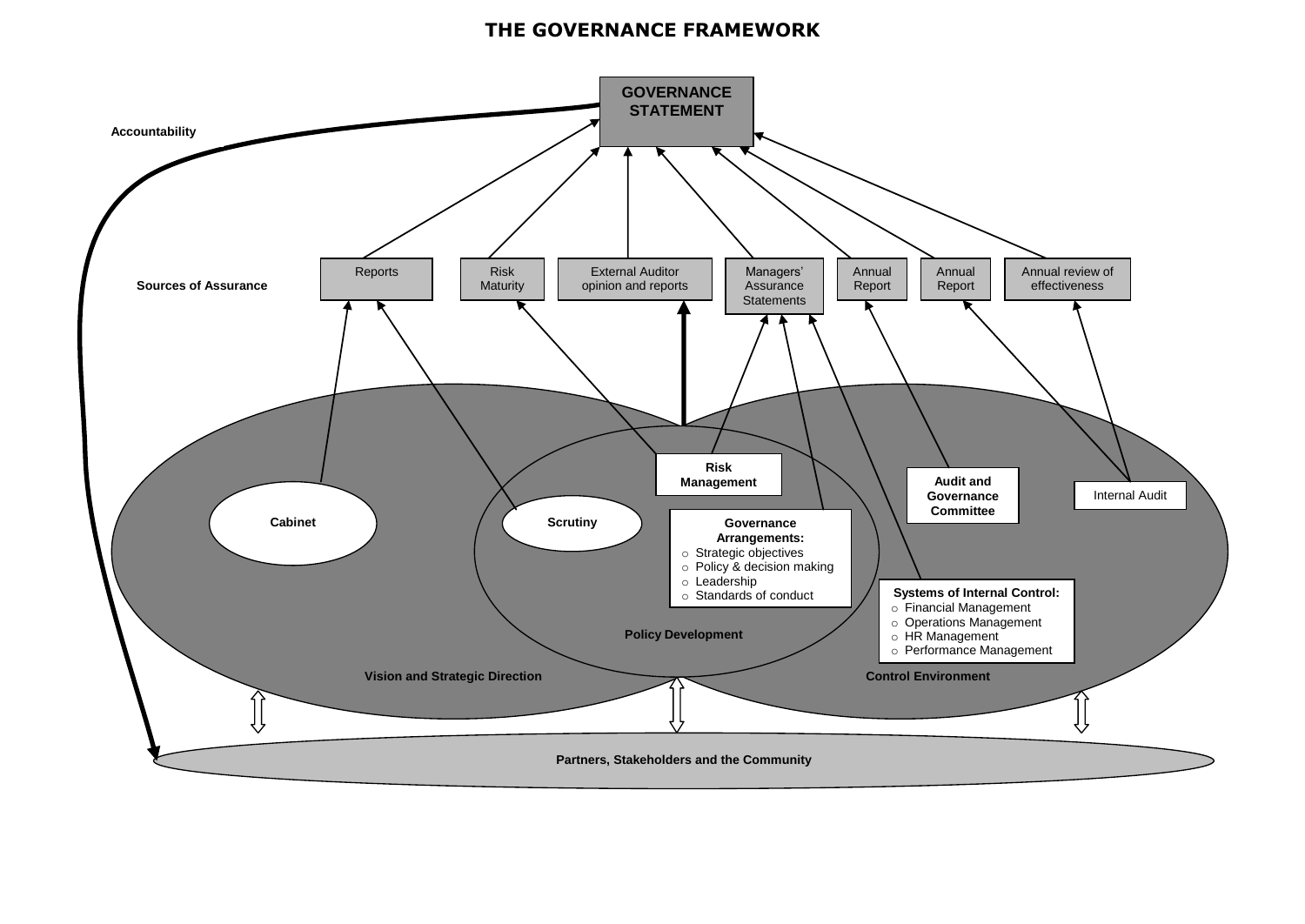#### **THE GOVERNANCE FRAMEWORK**

The diagram of the governance framework at Eastbourne Borough Council demonstrates how the information concerning the needs, requirements and views of partners, stakeholders and the community are used in decision making processes across the authority and eventually feeds into the Annual Governance Statement as part of our accountability to the community.

Key elements of the systems and processes that comprise the authority's governance arrangements are described below.

The Council approved the new Corporate Plan for 2016-20 on 11 May 2016. The new plan builds on the work of the previous one and has been the subject of extensive consultation with local residents and stakeholders with over 1500 responses to those consultations. The overarching corporate priority themes remain unchanged but the vision statements going forward have been refreshed and updated, and are underpinned by both new and continued priority projects going forward. These priorities have been chosen both as a result of consultation responses received and also in respect of the current economic climate and data demonstrating Eastbourne's standing on a local, regional and national comparative basis.

The plan is reviewed annually with high level public consultation exercises taking place to re-test the top priorities ahead of a refresh of the plan. Each year the plan is approved by full Council. The Corporate Plan is available to view on the Council's website.

The priorities listed in the Corporate Plan are set up as programmes and key projects / activities feeding into these are specified. Each project is allocated an owner and the relevant objectives, milestones, performance indicators, planned activities and time tables are identified. All this information is uploaded into performance management software to allow for ease of monitoring and reporting. This is then regularly updated with information about progress against the objectives. There are monthly monitoring management and intervention arrangements in place through the Corporate Management Team and Scrutiny in addition to quarterly reporting to Cabinet.

The Council is required to hold a written constitution under the provisions of the Local Government Act 2000. The constitution sets out how the Council operates, how decisions are made and the procedures which are followed to ensure that these are efficient, transparent and accountable to the people it serves. The Council's current constitution was originally adopted in May 2002 and has been the subject of update and amendment since that time. Some of the content of the constitution is required by law and other content is for the Council itself to determine. There is also a raft of legislation which is reflected in the constitution e.g. Access to Information. The constitution also details the responsibility for functions and roles across the Council including Council, Cabinet and committees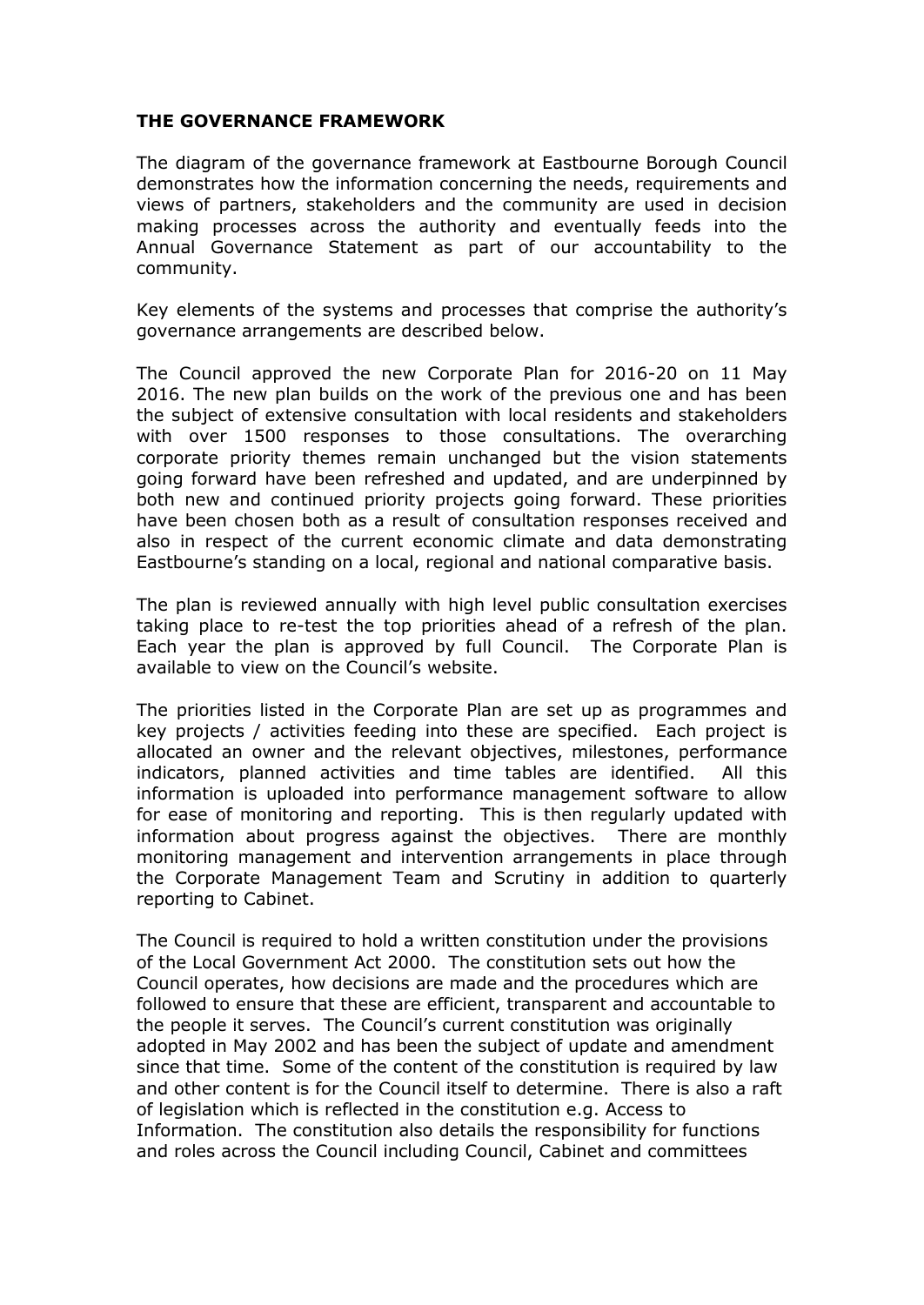(see "The Modernised Political Structure – How It Works" diagram). It also contains a Scheme of Delegation which allows officers to take decisions on behalf of the Council. The responsibilities of each officer are clearly documented.

Standards of behaviour and conduct of Members and staff are laid down in relevant sections of the constitution. Other relevant policies include the Anti Fraud and Corruption Policy (containing sections on Whistleblowing and the Bribery Act), disciplinary and grievance procedures and the Dignity at Work Policy. The Monitoring Officer and the Standards Panel have responsibility for considering complaints against Members. All policies and guidance are available to staff and Members on the Council's intranet.

All aspects of the decision making framework, including schemes of delegation, are contained in detail in the Council's constitution and summarised in the articles of the constitution. The content of this document is specifically ratified each year by the annual meeting of the Council. Any proposed changes to the Council's constitutional rules and delegations can be considered at any time, drafted, and put to the next available Council meeting for decision. Different elements of the constitution are owned by the Monitoring Officer and the Section 151 Officer as relevant. The Constitution is published in full on the Council's website.

The Data Quality Strategy is reviewed annually and any changes are signed off by the Audit and Governance Committee. Data Quality is managed day to day by managers using performance management software. Any issues are reported to the Corporate Management Team and reports are taken quarterly to the Scrutiny Committee.

The Council holds a Risk Management Strategy which sets out the way in which risks are to be identified, scored and recorded. This strategy is reviewed annually. Project, operational, departmental and strategic risk registers are now held on performance management software so that they can be updated regularly by managers who have complete ownership and responsibility for reviewing and updating the registers. The Strategic Risk Register is reviewed by the Corporate Management team quarterly.

The terms of reference for the Audit and Governance Committee include the requirement to review the effectiveness of the Council's arrangements for identifying and managing risks, internal control environment and corporate governance arrangements.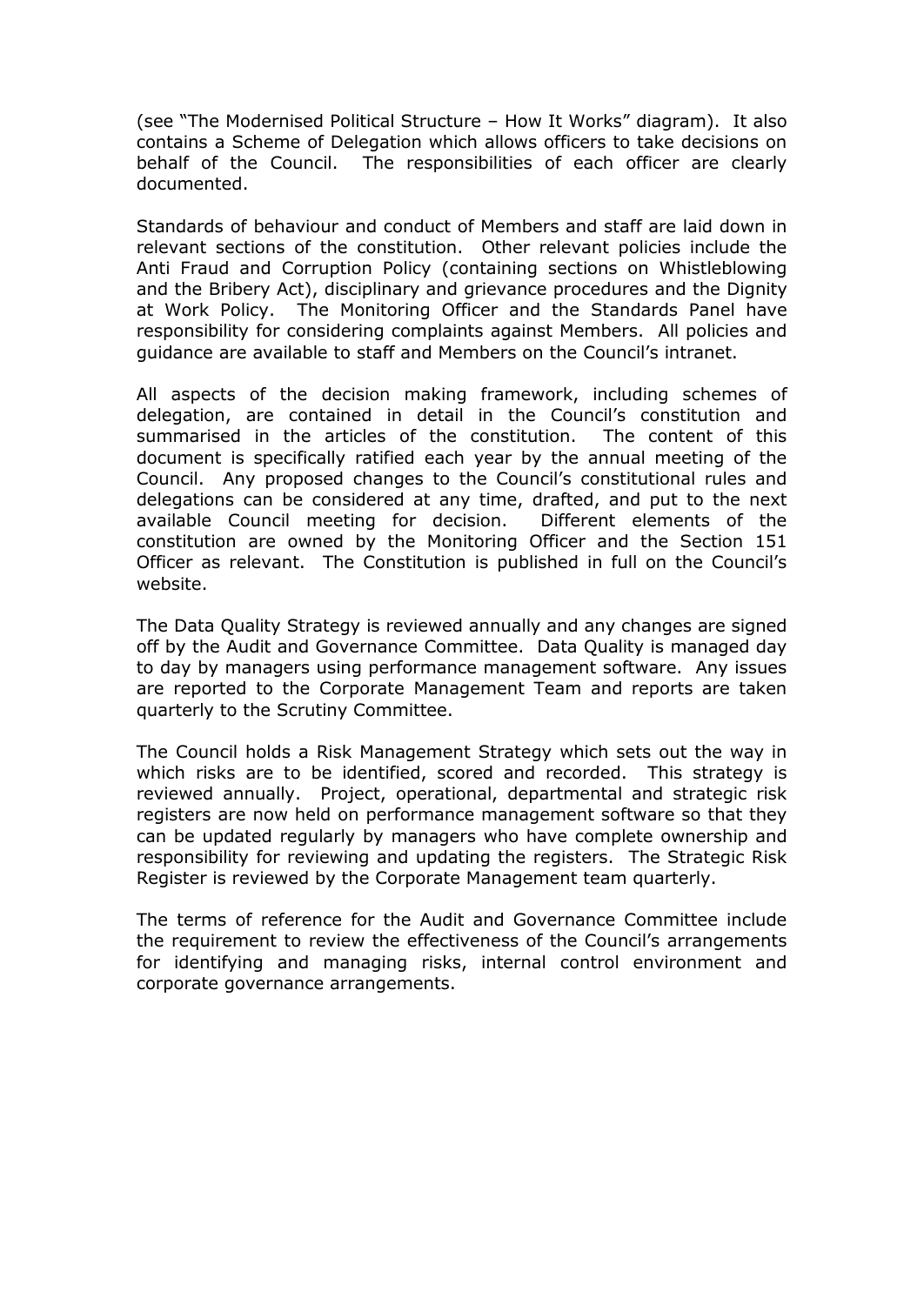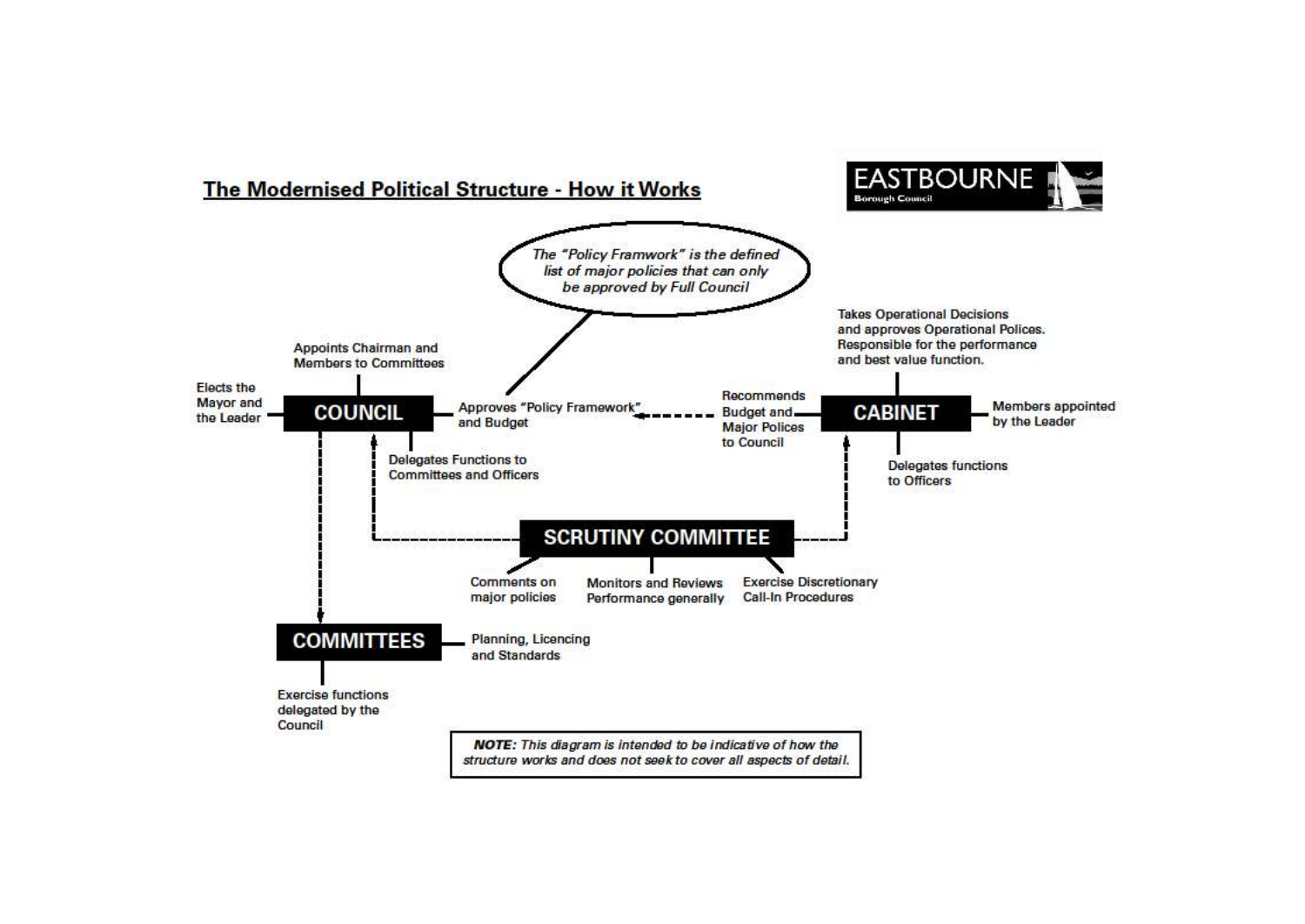The Council holds an Anti Fraud and Corruption Policy which contains sections on Whistleblowing, Anti Money Laundering and the Bribery Act. This is reviewed annually to ensure that it is kept up to date. The Council has a Corporate Fraud team which proactively seeks out cases of fraud across all areas of the Authority. The Council also participates in the biennial National Fraud Initiative programme which seeks to identify fraud by matching data with other authorities and agencies. An overview of these areas is set out in the terms of reference for the Audit and Governance Committee.

This Council is continuing with its transformation programme. Eastbourne is now working with Lewes District Council on a Joint Transformation Programme. This will create a more flexible, customer-focussed and costeffective way of delivering services by integrating Eastbourne Borough and Lewes District to form a single team. These changes will both improve customer service and reduce costs enabling each authority to reach their savings targets by 2020. A strategy for integration of services across the Councils has been agreed and from January 2016 the authorities share a Chief Executive. The Cabinets of both authorities have agreed the Joint Transformation Programme Business Case and Implementation Plan. The programme is being overseen by senior management and Members and is being managed using established project management protocols.

The Chief Finance Officer role is held by the Deputy Chief Executive and s.151 Officer and is a member of the Council's Corporate Management Team. In this position the Deputy Chief Executive and s.151 Officer has input into developing and implementing strategies and advising on financial resources. The Deputy Chief Executive and s.151 Officer is responsible for developing the authority's financial strategies and will consider business decisions in line with these. The Deputy Chief Executive and s.151 Officer manages the Finance and Internal Audit teams and is a suitably qualified accountant. The Council therefore conforms with the governance arrangements of the CIPFA Statement on the Role of the Chief Financial Officer in Local Government (2010).

The Council holds Financial Procedure Rules and monthly budget monitoring meetings are held by Finance staff with managers responsible for budgets. Financial performance is reported regularly to Members.

The Internal Audit Manager proposes a risk-based audit plan for the year which is discussed with, and agreed by, the Corporate Management Team and the Audit and Governance Committee. It is ensured that the scope of the plan is sufficient to allow the Internal Audit Manager to be able to use the evidence gained during the year to base the opinion of the control environment upon at the end of the year. Each audit review carried out during the year is given an assurance rating based on the risks and controls in operation in that area. Each of these is taken into consideration when the annual report of the work of Internal Audit is written and feeds into the overall opinion of the control environment operating at the Authority.

The Internal Audit Manager undertakes an annual review of the Internal Audit function which assesses the function against the Public Sector Internal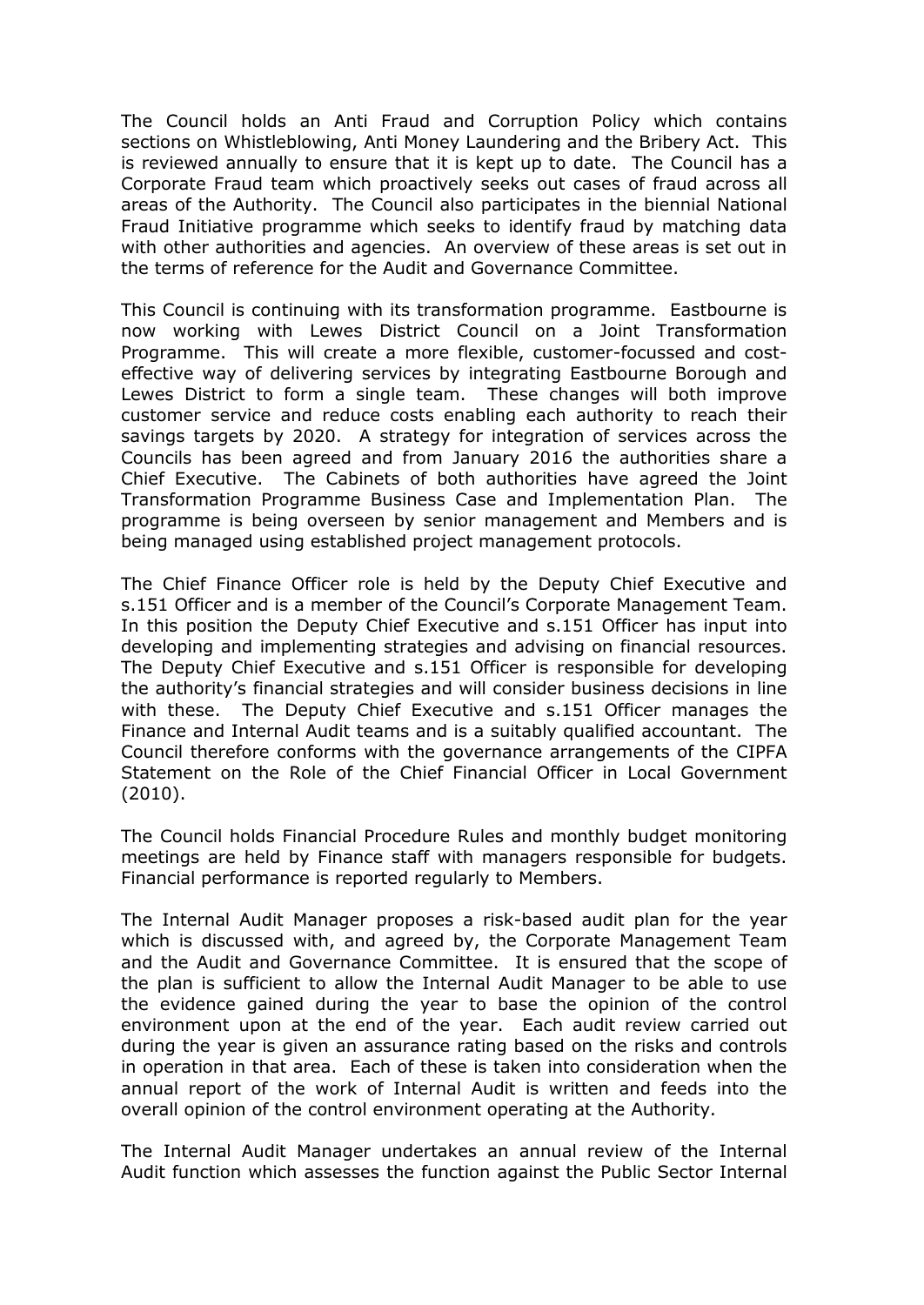Audit Standards. The results of this self-assessment and any non-conformity with the standards is reported to the Audit and Governance Committee.

The role of Monitoring Officer sits with the post of Senior Head of Corporate Development and Governance. As monitoring officer, the post has appropriate autonomy and/or a direct reporting line to the Chief Executive. The function is also supported by a designated deputy and a network of officers trained in investigative procedures. Reporting line to members is to a specifically constituted Standards Sub Committee which in turn reports to the Council's Audit and Governance Committee.

The Council has established an Audit and Governance Committee. The committee generally conforms to the best practice identified in CIPFA's "Audit Committees – Practical Guidance for Local Authorities". Its terms of reference include:

- To receive reports on and to monitor the operation of the Council's constitution;
- Have an overview on the Council's whistleblowing policy;
- Deal with audit or ethical standards issues which may arise;
- Carry out independent scrutiny and examination of the Council's processes, procedures and practices with a view to providing governance arrangements and risk and financial management;
- Meet the requirements of the Audit and Account Regulations Act 2015;
- Consider reports from the external auditors;
- To make recommendations to Council, the Cabinet or Scrutiny as appropriate with a view to improving the effectiveness, accountability and transparency of the decision making process and the Council's governance arrangements;
- Promoting and maintaining high standards of conduct within the Council and monitoring the operations of the Council's codes of conduct and registers of interest.

The Council holds a Whistleblowing Policy which forms part of the Anti-Fraud and Corruption Policy. This clearly sets out how concerns raised should be handled, recorded and reported. The Authority also has a Comments, Compliments and Complaints procedure. The public may contact the Council with a complaint via telephone, email, letter or online. A page on the website clearly explains the process. Complaints are managed and monitored using performance management software. Similarly the public can make complaints about Councillors. Information on how to do so can also be found on the website. These complaints are handled by the Monitoring Officer.

When there is a change of administration or a raft of new Councillors then a general induction programme is organised. Annually the leaders of the parties will discuss with members any specific training or development needs. Human Resources will then put together a programme of training events for Members to attend. There are also statutory updates. Senior officers have annual appraisals at which any training and development needs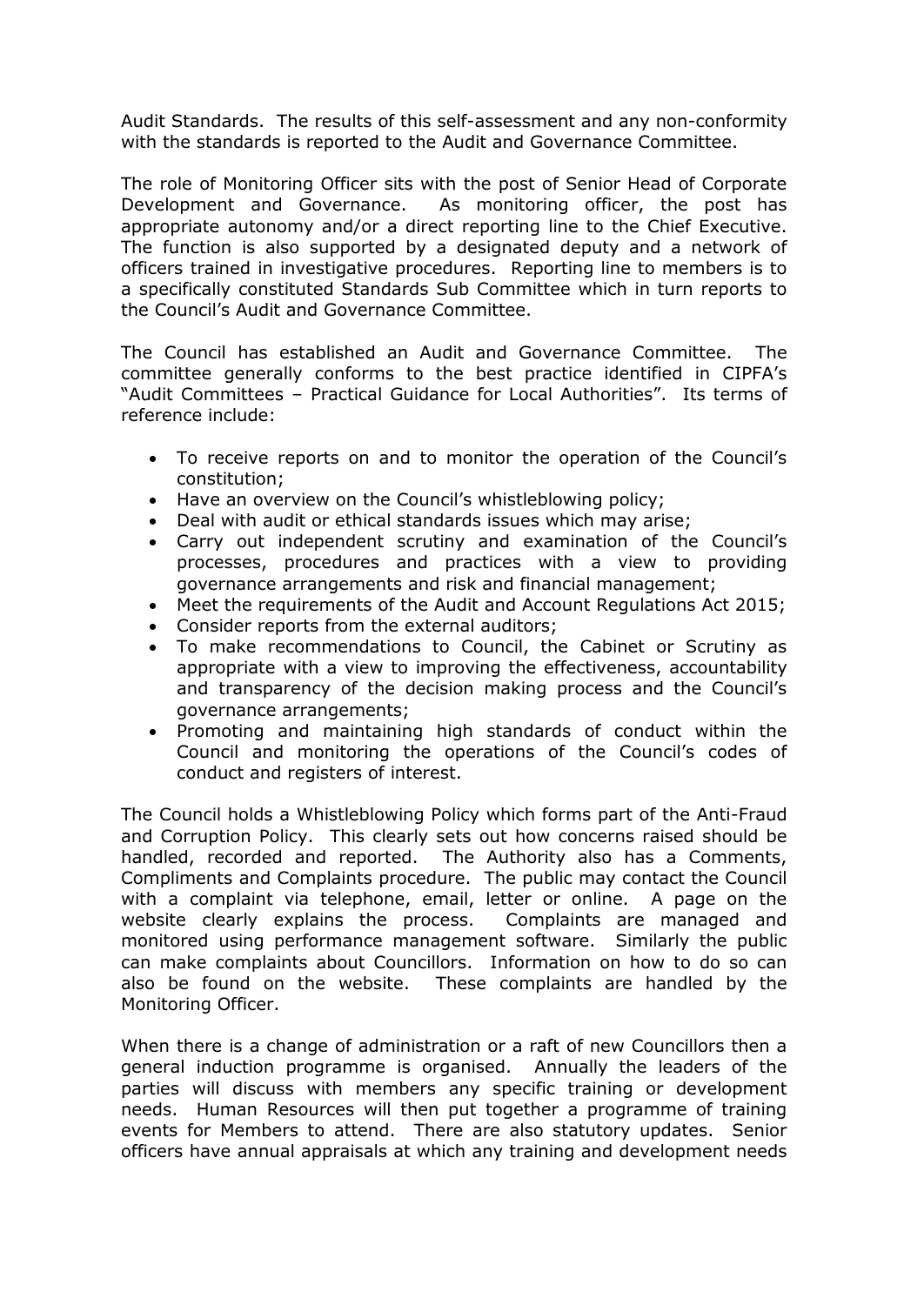are identified. Some of this may be necessary CPD (continuing professional development) required for professional memberships.

Annual bespoke consultation is designed each year alongside the Corporate Plan, budget and service planning processes jointly owned by senior management and Scrutiny. This consultation uses a variety of methods including social media, online surveys, presentations to groups and open public sessions to test the proposed priority projects in the annual refresh of the Corporate Plan.

Other communications include:

- Comprehensive consultation on corporate priority themes and goals prior to the publication of each new 5-year Corporate Plan.
- Monthly electronic communiqué to a list of free subscribers (business partners and community groups) providing updates on progress of major projects.
- Frequent engagement with equality groups DIG (Disability Involvement Group), Faiths Forum and Bourne-Out.
- A new scheme "Talk with Us" has been put together whereby ward Councillors in partnership with neighbourhood officers from other agencies (e.g. Police and Housing agencies) will visit communities for direct contact. Estate audits will also be carried out and all observations will be fed back into relevant projects at the Council.
- Annual Youth Fair to bring together agencies that provide services and activities with the youth of the town to increase awareness.
- Standing items on Cabinet and committee agendas enabling public rights of address on items to be discussed and/or open questions by members of the public.
- Improving service delivery from the Council with the introduction of the Neighbourhood First Team which has regular community contact and feedback surgeries.

All working partnerships have previously been the subject of equality impact assessments and are properly constituted. Elected member representatives appointed annually by full Council and listed in the Council's constitution.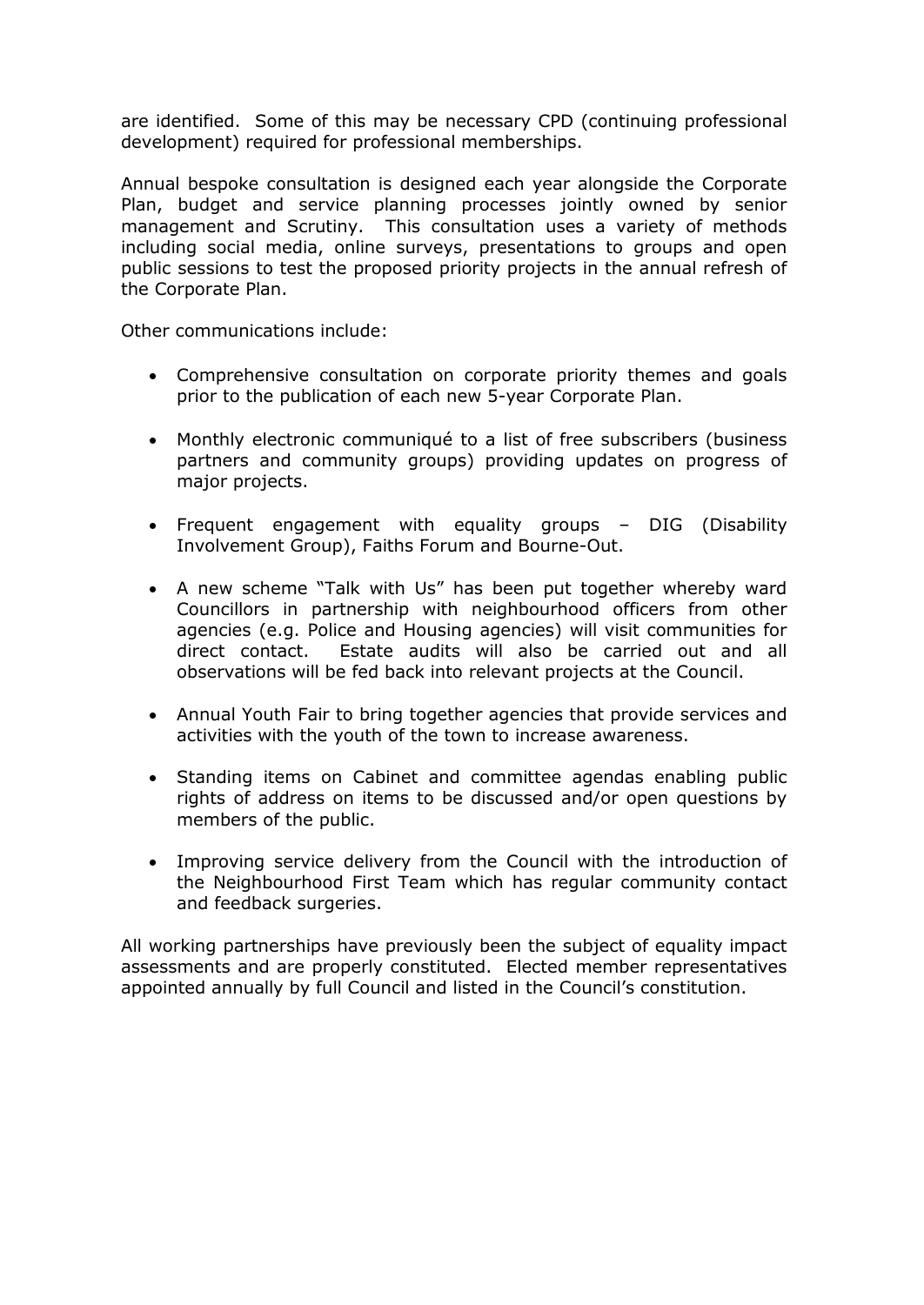#### **REVIEW OF EFFECTIVENESS**

The Council has responsibility for conducting, at least annually, a review of the effectiveness of its governance framework including the system of internal control. The review of effectiveness is informed by the work of the senior managers within the authority who have responsibility for the development and maintenance of the governance environment, the head of Internal Audit's annual report, and also by comments made by the external auditors and other review agencies and inspectorates.

The process that has been applied in maintaining and reviewing the effectiveness of the governance framework includes the following elements:

#### **Internal Audit and Counter Fraud**

The Council's Internal Audit section is an independent assurance function that reports on the adequacy of the whole system of internal control across the Authority.

From July 2017 this service has been provided by a shared service between Eastbourne Borough Council and Lewes District Council. The Head of Audit and Counter Fraud for the two councils was appointed to the post in April 2017.

The Internal Audit Manager carries out an annual self-assessment of the Audit function and states that the section generally conforms with the Public Sector Internal Audit Standards (PSIAS). During this financial year an external peer review has been carried out and this also concluded that the work of the section generally conforms with the standards. This has been reported to the Audit and Governance Committee. There are no major areas of non-conformance to report within the Annual Governance Statement.

All reports from Internal Audit reviews are seen by the Section 151 Officer, Chair of the Audit and Governance Committee and the Portfolio Holder for Finance. Quarterly and annual reports on the work carried out by the Internal Audit function are considered by both the Corporate Management Team and the Audit and Governance Committee. The "audit opinion" of the control environment, including IT governance, given in the annual report feeds into the Annual Governance Statement.

During the financial year no issues were noted by Internal Audit that needed to be reported in the Annual Governance Statement. The opinion of the Internal Audit Manager, as noted in the annual report on the work of Audit, was that the internal controls in processes and IT systems across the authority were generally found to be sound.

The Council has a strong counter fraud culture that is supported by Councillors and officers. The Counter Fraud team works closely with officers in other departments to prevent, detect and investigate fraud, particularly in the areas of housing tenancy fraud, Council Tax fraud and Right to Buy fraud. The outcome of this work helps to inform the opinion of the control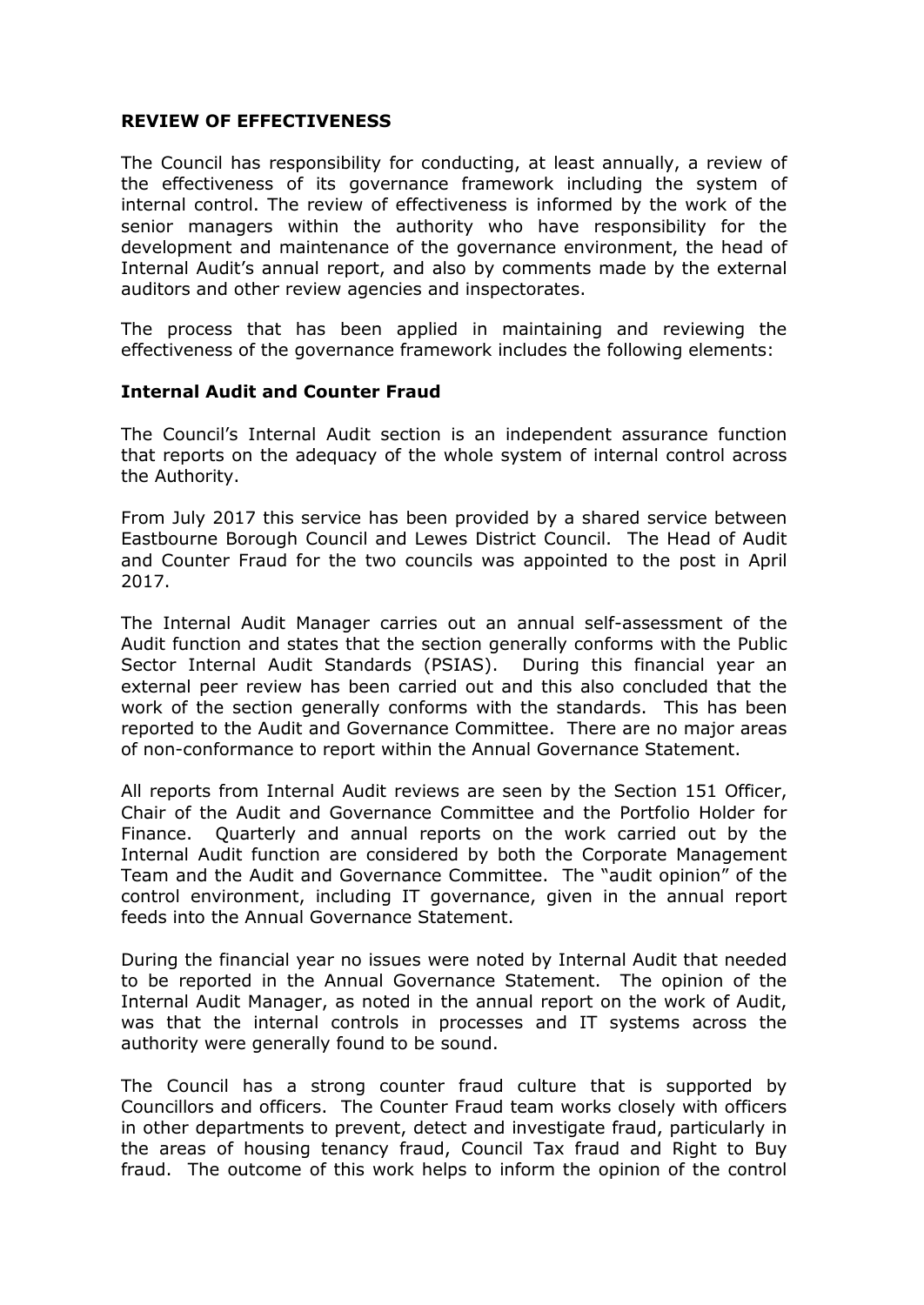environment. The Council works closely with the national Single Fraud Investigation Service (SFIS) in the Department of Work and Pensions to ensure an effective response to cases of Housing Benefit fraud.

The Strategic Risk Register has been adopted by the Audit and Governance Committee. The register is reviewed quarterly by the Internal Audit Manager and the Corporate Management Team and any changes are reported to the Audit and Governance Committee.

### **Managing the Risk of Fraud and Corruption**

The Cipfa Code of Practice on Managing the Risk of Fraud and Corruption was published in October 2014 with guidance issued in September 2015. This guidance suggests it is good practice to make a statement on the adequacy of an authority's counter fraud arrangements in the annual governance statement. It also gives suggested wording for the statement and recommends the inclusion of a table listing actions required to ensure full conformance with the code of practice.

Having considered all the principles the Head of Audit and Counter Fraud is satisfied that the organisation has adopted a response that is appropriate for its fraud and corruption risks and commits to maintain its vigilance to tackle fraud.

#### **Corporate Management Team**

The roles of this team are to provide strategic management and planning, oversee priority and budget setting, service planning and performance management. The team provides organisational leadership, engages with Cabinet on strategic issues/direction and, in partnership with members, develops relationships with key stakeholders.

Individual members of the team are responsible for the performance of their relevant department/service area, progress of their relevant portfolio themes and liaison with portfolio holding members.

The Corporate Management Team gives consideration to the Internal Audit Plan, Strategic Risk Register and Annual Governance Statement.

Consideration was given by the Corporate Management Team to any significant non-delivery of strategic objectives, potential exposure to loss through fraud, corruption or error and litigation through non-compliance. No instances were identified as significant governance issues.

#### **Audit and Governance Committee**

The Audit and Governance Committee is responsible, amongst other things, to carry out independent scrutiny and examination of the Council's financial and non-financial processes, procedures and practices to the extent that they affect the Council's control environment and exposure to risk. This is with a view to providing assurance on the adequacy and effectiveness of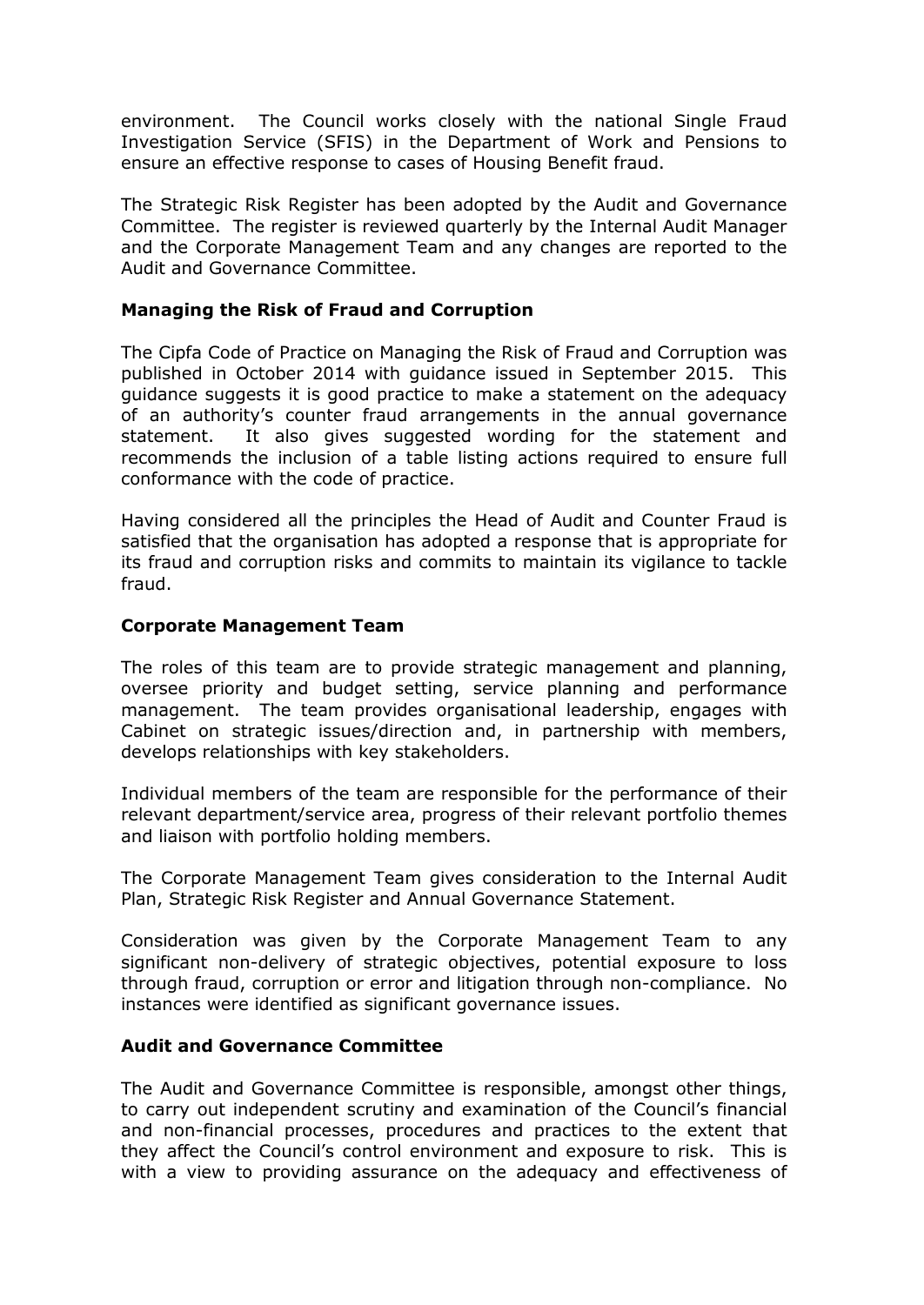internal controls, risk, financial and performance management, fraud detection and prevention and the work of Internal Audit.

The Audit and Governance Committee reviews reports submitted by the Head of Internal Audit including the Annual Governance Statement, Internal Audit provision, all internal audits and the Strategic Risk Register. It also considers the draft annual financial statements including the Annual Governance Statement in June and then the final statements following audit in September.

## **Scrutiny Committee**

The Scrutiny Committee meets to review the delivery of services as a result of previous council decisions, the performance of existing policies and strategies, the submission of performance indicators and recommend appropriate courses of action to the Council or Cabinet.

The Scrutiny Committee reviews the delivery of services and performance and supports the work of the Cabinet and the Council as a whole. It allows Councillors outside the Cabinet and members of the public to have a greater say in Council matters by investigating issues of local concern. It also acts as the Council's Crime and Disorder Committee to look at the formulation and implementation of the Crime and Disorder strategies.

## **Cabinet**

The Cabinet is responsible for most day-to-day decisions of the Council. The Cabinet is made up of the Leader of the Council and 5 Councillors from the majority political group, the Liberal Democrats. Each member is assigned portfolios identifying areas of responsibility for which they provide a political lead at Cabinet meetings and for working in consultation with officers.

The Shadow Cabinet is made up of 7 members of the Opposition, the Conservative group, with each member similarly being assigned portfolios.

Cabinet can consider the External Auditor's Annual Audit and Inspection Letter and other commissioned audit reports. It also sponsors and recommends adoption of the accounts.

#### **Managers' Assurance Statements**

One of the sources of assurance for the Annual Governance Statement should come from Senior Managers responsible for the operation, management and monitoring of controls within their area of responsibility. The Managers' Assurance Statement is intended to collect this assurance by covering operational, project and partnership responsibilities as well as the Bribery Act, Safeguarding, RIPA and frauds over £10k. The senior manager can highlight concerns and the necessary actions required to improve governance. Assurance statements are sent out to Directors and Assistant Directors, the monitoring officer and Eastbourne Homes Ltd. Once completed their contents are used to inform the governance statement.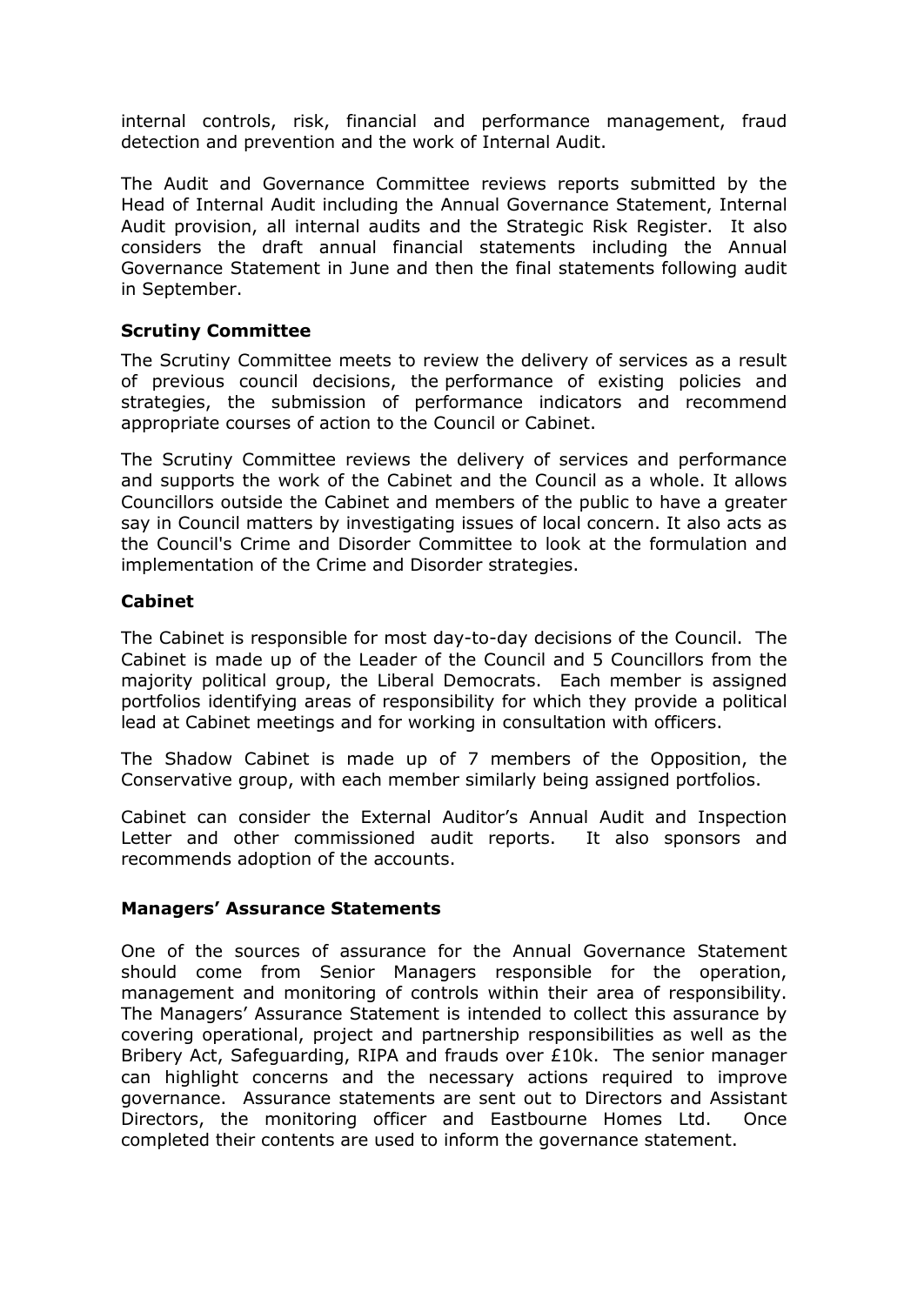Completed Managers' Assurance Statements were returned from all Directors, Assistant Directors and Heads of Service and from Eastbourne Homes Limited. Many statements contained minor concerns around the impact of the Joint Transformation Programme. These included: ensuring officer delegations are updated, aligning policies, testing effectiveness of IT to deliver efficiencies, ongoing vacancies, training staff, developing new teams and building a joint culture.

CMT were asked to consider whether any of these individual issues or the Joint Transformation Programme as a whole should be noted as a significant governance issue or just noted in the body of the Annual Governance Statement.

CMT recognised that these were indeed risks inherent in the current programme. However it is felt that these risks are being prioritised and work is ongoing to mitigate the risks. Phase one of the programme has gone well and it as felt that this demonstrates that controls are already in place. For example, extended notices have already been issued for those leaving post where the transfer of knowledge is important. The bulk of recruitment was carried out in January 2018 and most vacancies were filled by the end of the financial year. There is also a new development programme in place for Heads of Service. It was therefore agreed that it should appear in the body of the Annual Governance Statement but not as a separate significant governance issue.

#### **External Reviews**

The external auditor's Annual Audit Letter and other commissioned audit reports are presented to, and considered by, the Audit and Governance Committee.

Reviews carried out by external agencies, e.g. APP; Benefit Performance Review; RIPA inspection, which impact on the governance framework are taken into consideration when preparing the Annual Governance Statement.

#### **Eastbourne Homes Ltd**

Governance arrangements at Eastbourne Homes Ltd (EHL) are also considered. Reviews are carried out and reports written by the internal and external auditors engaged by EHL which are reported to their own Audit and Risk Committee and Board. Currently EHL engages the Council's Internal Audit section to carry out their internal audit reviews. At the end of year the Audit and Risk Committee of EHL have a minuted disclaimer concerning fraud and corruption. EHL are also required to complete an assurance statement at the end of each year which helps inform the Annual Governance Statement.